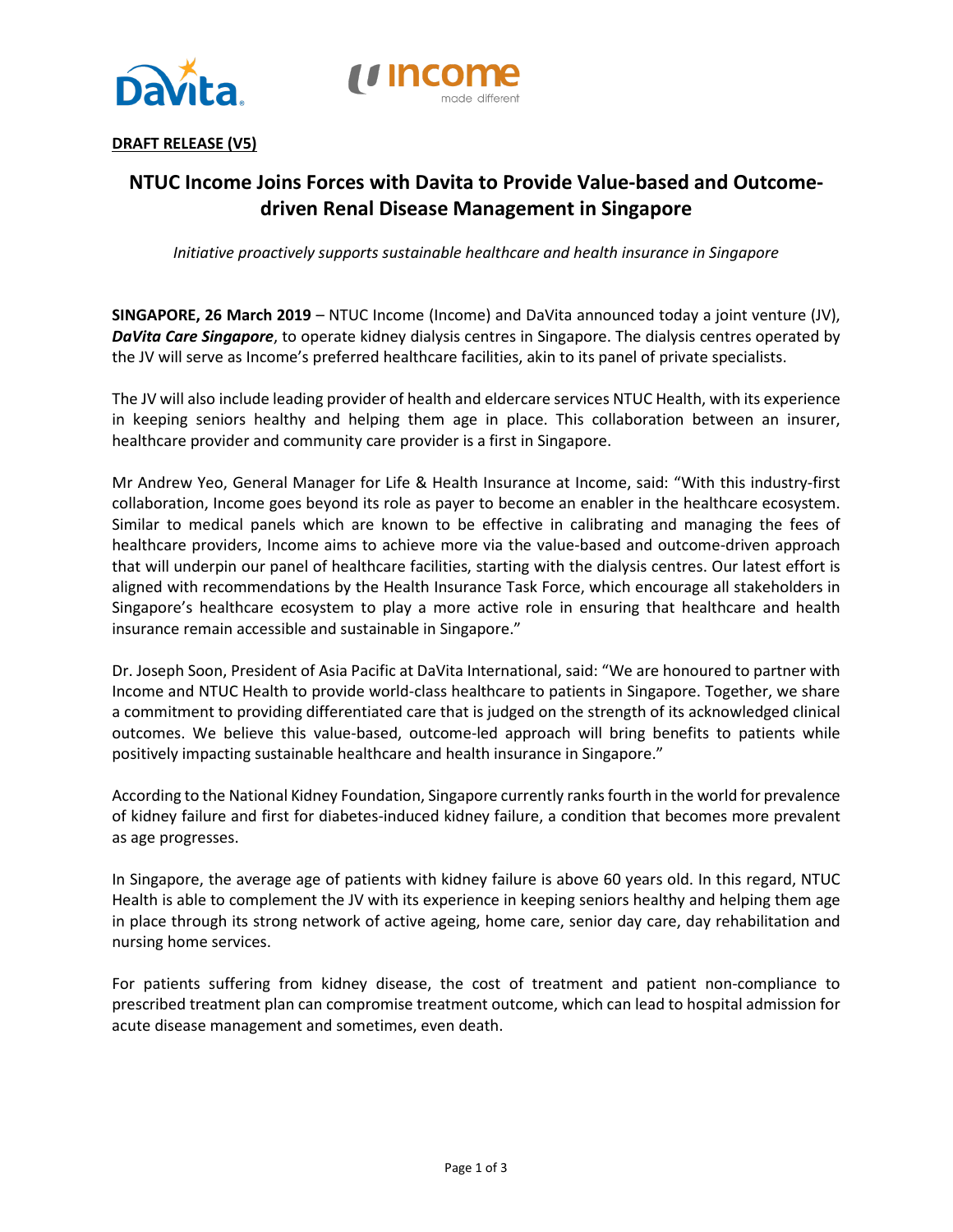



Mr Yeo added: "Patients undergoing kidney dialysis is growing 6% year on year according to the Singapore Renal Registry and our claims experience related to kidney disease also reflects a similar trend. As such, Income saw a strategic opportunity to influence kidney disease management in Singapore via a holistic and sustainable approach that focuses on achieving positive treatment outcome and cost efficiency, underpinned by strong patient and community education to raise awareness about disease prevention and care. To effect this vision, we are glad to tap on Davita's track record in partnering patients to increase care plan adherence by addressing barriers to care and preventing unnecessary inpatient admissions related to chronic diseases, as well as, NTUC Health's extensive community care experience."

The first two new dialysis centres are set to open by mid-2019 and they will serve patients beyond IncomeShield policyholders.

###

## **About DaVita Inc.**

DaVita is a healthcare provider focused on transforming care delivery to improve quality of life for patients around the globe. Through DaVita Kidney Care and the DaVita Medical Group, DaVita is pushing for what healthcare could be by delivering high-quality clinical outcomes and managing the total cost of care. DaVita is committed to bold, patient-centric care models, implementing the latest technologies and moving toward integrated care offerings for all. The company is the largest provider of kidney care services in the U.S. and has been a leader in clinical quality and innovation for 20 years. DaVita currently serves approximately 203,000 patients at 2,664 outpatient dialysis centers in the United States. The company also operates 241 outpatient dialysis centers located in 9 countries across Asia, Europe, the Middle East and South America. DaVita has reduced hospitalizations, improved mortality, and worked collaboratively to propel the kidney care industry to adopt an equitable and high-quality standard of care for all patients, everywhere. To learn more about how DaVita is leading the healthcare evolution, please visit DaVita.com/About. To learn more about DaVita's international operations, please visit DaVita.com/International.

## **About Income**

Income was established in 1970 to provide affordable insurance for workers in Singapore. Today, two million people in Singapore look to Income for trusted advice and solutions when making their most important financial decisions. Our wide network of advisers and partners provide life, health and general insurance products and services to serve the protection, savings and investment needs of customers across all segments of society.

Right from the start, Income was made different. Our social purpose of maximising value for our policyholders defines us as a social enterprise as we continue to make insurance accessible, affordable and sustainable for all.

In 2017, Income's assets under management was over \$36.3 billion. Our financial strength and diversified investment portfolio is reflected by our strong credit ratings which underpin the delivery of our commitment to customers. For more about Income, please visit https://www.income.com.sg/